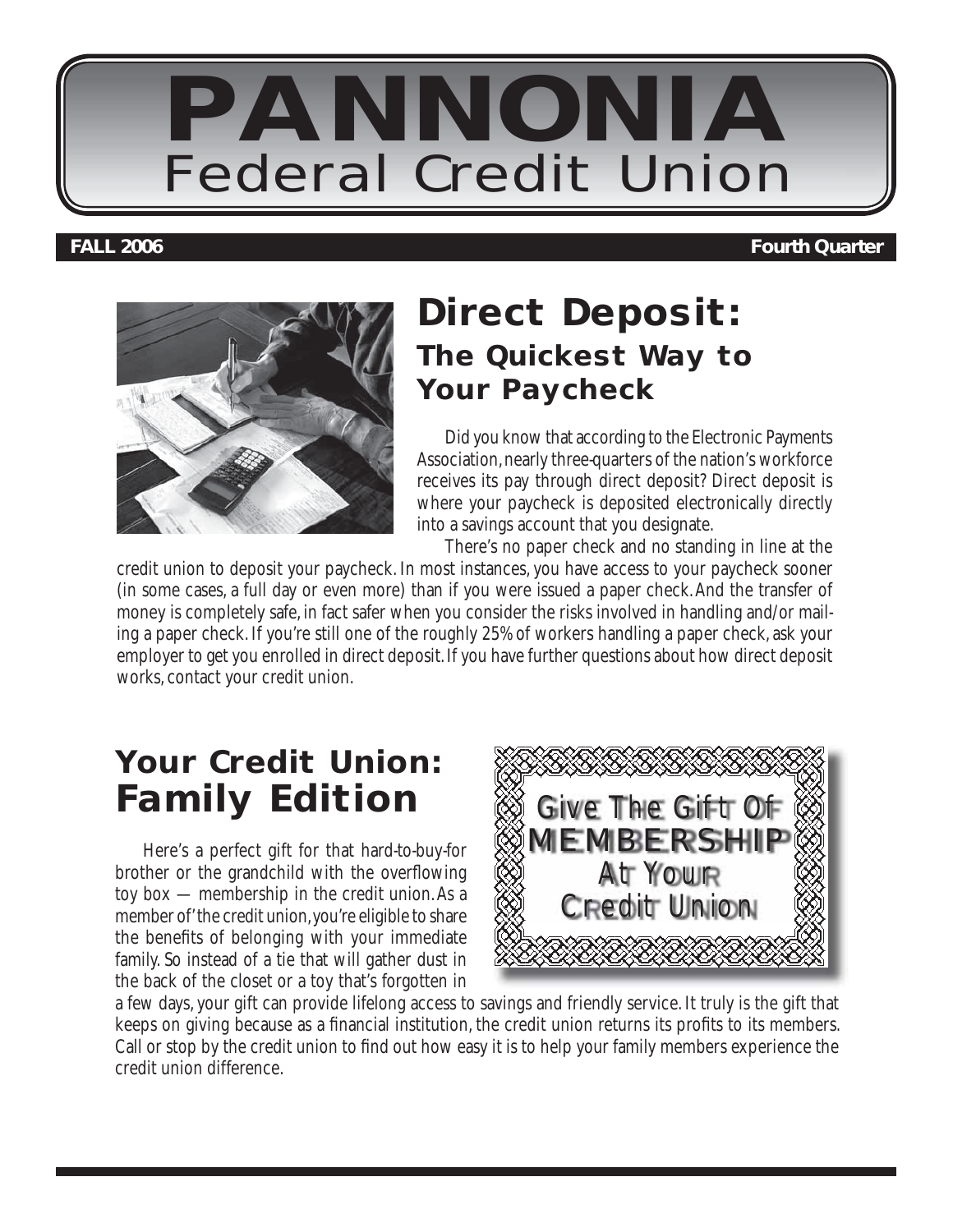## **Kids' Page**

# We are part of the CU Team.<br>We save at the Credit Union!

## Teamwork Makes It Work

Being a member of the Credit Union is like teamwork. Each member helps another member by saving money. When members save money, they earn interest. Think about it like recycling. It's a cool thing.

By being a young member of the Credit Union and saving in your share account, you are part of the teamwork. And, you are learning good saying habits that will be valuable in your adult life. Your Credit Union would like to thank you, as a young member, for being part of the team. Keep up the good work.



## Here's Homework Help

Back to school time means back to homework. Do you hate homework? Here are some things you can do to make it more fun. The first step is to find a quiet place to do your homework. A place where you can keep all of the things you'll need - pencils, paper, and a calculator, plus a favorite item, like a picture.



Then, get organized. Look over your assignments. List what you need to do. If it seems hard to get started, do an easy assignment first. Then take a big assignment and break it into smaller parts. Work on one thing for at least 20 minutes. If you have to, set a timer. You might find you are on a roll and want to keep going so you can finish. But if not, you can take a short break and give yourself a reward. Then go back and check your work for mistakes. Once you complete each item, enjoy crossing it off your list!

#### Number Magic Pick a number.

Multiply by 2. Add 6. Divide by 2. Subtract 3. The result will always be the same number you started with.



#### Pet Fun Facts Cats:



to Most cats do not have evelashes.

 $x^*$  A cat's jaws cannot move sideways.

 $x^*$  A cat can rotate its ears independently 180 degrees.

tx Cats have no collarbone and that makes them very flexible.

 $\mathbf{\hat{x}}$  When a cat drinks, it laps liquid from the underside of its tongue, rather than the top.

 $\hat{X}$  Cats have 32 muscles in each ear.

#### Dogs:

 $\mathbf{\hat{x}}$  There are 42 teeth in a dog's mouth. to Dogs are capable of locating the source of a sound in 6/100ths



of a second by using their swiveling ears like radar dishes.

 $\mathbf{\hat{x}}$  Greyhounds can jump a distance of 27 feet.

 $\mathbf{\hat{x}}$  All dogs have pink tongues except for the Chow-chow and the Shar-pei. They have black tongues.

 $\mathbf{\hat{x}}$  Dogs have sweat glands on their paws. They cool themselves by panting and by sweating through their paws.

## **Just For Laffs**

Q: What kind of nut doesn't have a shell?

A: A doughnut!



PAGE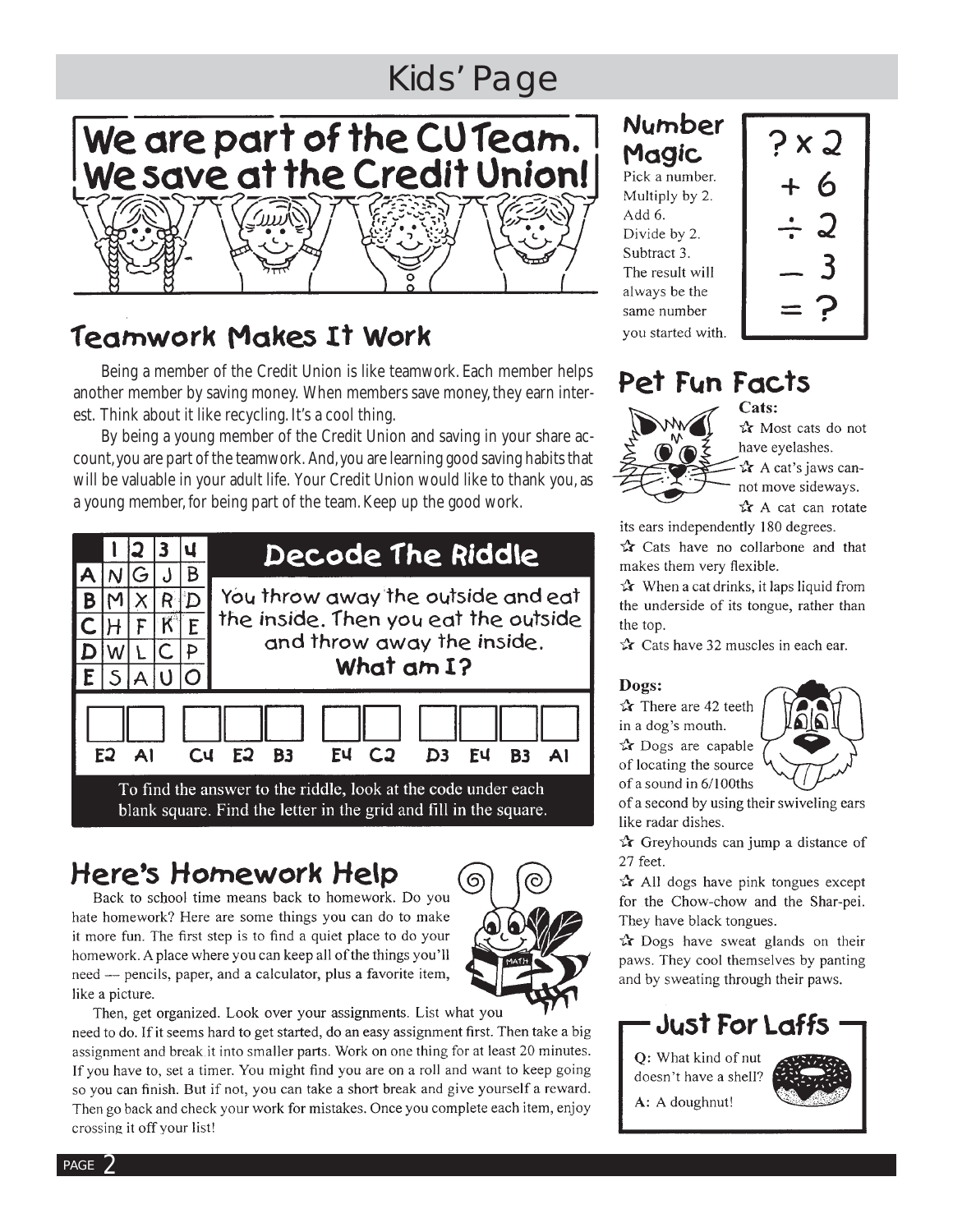## *Calendar of Events 2006*

*The offi ce will be closed on Monday. October 2, 2006 in observance of Yom Kippur*



*Sunday, October 29, 2006*

**THANKSGIVING**

Let Us Give Thanks



*We will be closed on Thursday & Friday, November 23 & 24, 2006.*

*The credit union will be closed on Monday, December 25, 2006.*

*We will be closed to the public Thursday & Friday, December 28 & 29, 2006 while we process year end forms.*

*In order to receive proper credit on your account, we request that you mail your loan payment prior to December 27, 2006. All payments received after December 27 will be credited as of January 1, 2007.*



## **Federal Tax Credits for Residential Energy Efficiency**

The Energy Policy Act of 2005 provides Federal Tax Credits for energy efficiency home improvements. The Federal Tax Credits are available for homeowners that implement energy efficiency measures between January 1,2006 and December 31, 2007.

The maximum allowable credit per household for all energy efficiency improvements is \$500. Some example of energy efficiency improvements can be windows, roofing, insulation, water heaters, and heating and cooling {HVAC} systems.

Manufactures certification of product compliance with energy conservation code is required. The IRS encourages manufactures to provide these certifications on their websites to facilitate identification of qualified energy conservation products. Taxpayers must keep a copy of the certification statement for their records, but do not have to  $-$  submit a copy with their tax return. For more information go to WWW.IRS.GOV, and Keyword Search, Energy Policy Act of 2005.

#### **Credit Union Day: October 19, 2006 "Credit Unions: Making a World of Difference"**

It's time to celebrate the credit union difference. International Credit Union Day is Thursday, October 19, 2006, and this year's theme, "Credit Unions: Making a World of Difference," reflects the positive role credit unions play in the lives of members from Arizona to Zambia, and everywhere in between. At their credit unions, Afghan women not only have access to financial services, they have an equal voice and a right to vote. In other areas, low-income residents turn to their credit unions, instead of payday lenders, to get a hand up. Elsewhere, credit unions help their members pursue their dreams — a house, a car, college for the kids. Millions of consumers all over the world count on their credit unions to provide a fair return on savings, low-cost credit, and information on the wise use of money.

As financial cooperatives, credit unions exist for only one purpose  $-$  to serve their members. Any profits are returned in the form of better rates on savings and loan products, lower fees and enhanced services. That's a difference worth celebrating!

## **A Big Thank You to Our Veterans**

November 11th is Veterans' Day  $-$  a day to reflect and offer thanks to the millions of people whose service in our nation's armed services has kept our country free. And, to pause for a moment in gratitude to the thousands who paid the ultimate price with their lives to achieve that same goal. Let us also remember those who have lost loved ones in our country's most recent battle against terrorism. To those of you who have served and are serving at this moment, and to your loved ones who sacrifice because of your absence, your credit union offers a heartfelt thank you.